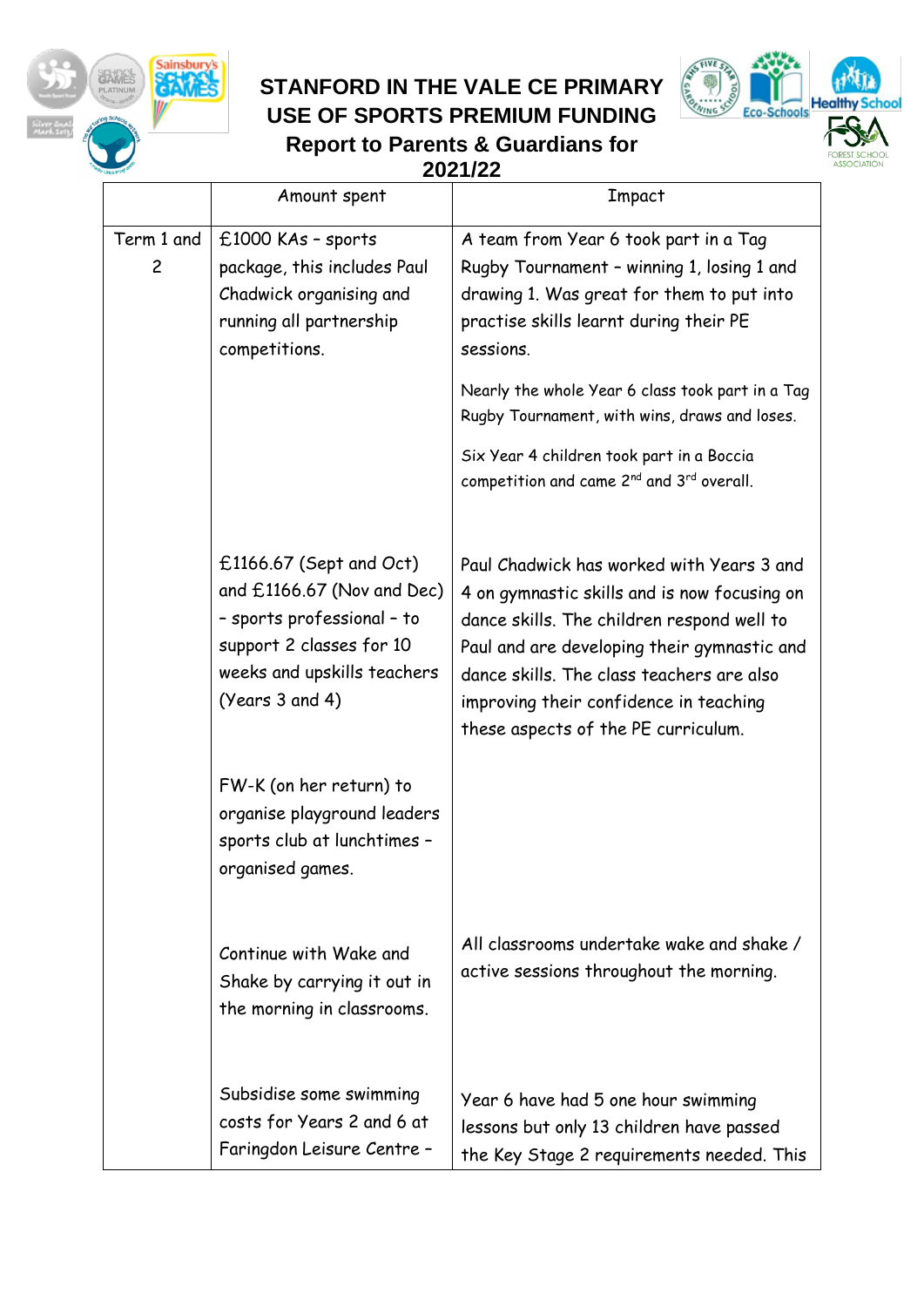

# **STANFORD IN THE VALE CE PRIMARY USE OF SPORTS PREMIUM FUNDING Report to Parents & Guardians for**



|                                                                          | 2021/22                                                                                                                                                                  |
|--------------------------------------------------------------------------|--------------------------------------------------------------------------------------------------------------------------------------------------------------------------|
| cost of £1600.00                                                         | year group have missed out on swimming the<br>last two years. We are currently looking<br>into options for extra swimming so more<br>children can pass the requirements. |
|                                                                          | Year 2 are currently swimming. Most of the<br>class are currently non-swimmers.                                                                                          |
| Gymnastic competition<br>entry £30.00. BGSA<br>affiliation £12.00.       | No cost as not entering any national<br>competitions this year.                                                                                                          |
| Dance Club entry - perform<br>at the new theatre £25.00                  | As we do not currently have a dance club,<br>Year 3 are performing at the new theatre<br>in the new year.                                                                |
| Football affiliation £10.00<br>and match £5.00                           | No cost this year                                                                                                                                                        |
| Cycle Training one<br>afternoon a week - cost of<br>£290                 | Cycle training is taking place. The first<br>group this academic year have passed the<br>test.                                                                           |
| Change For Life sessions -<br>once a week - cost of £124                 | A group of year four children are currently<br>having change for life sessions to improve<br>their confidence, social and motor skills.                                  |
| Forest School Sessions for<br>Foundation, Year 1 & 2 -<br>cost of £1140. | Foundation, Year 1 and Year 2 are currently<br>having Forest School Sessions. The children<br>are loving the experience.                                                 |
| Replacement of sports                                                    |                                                                                                                                                                          |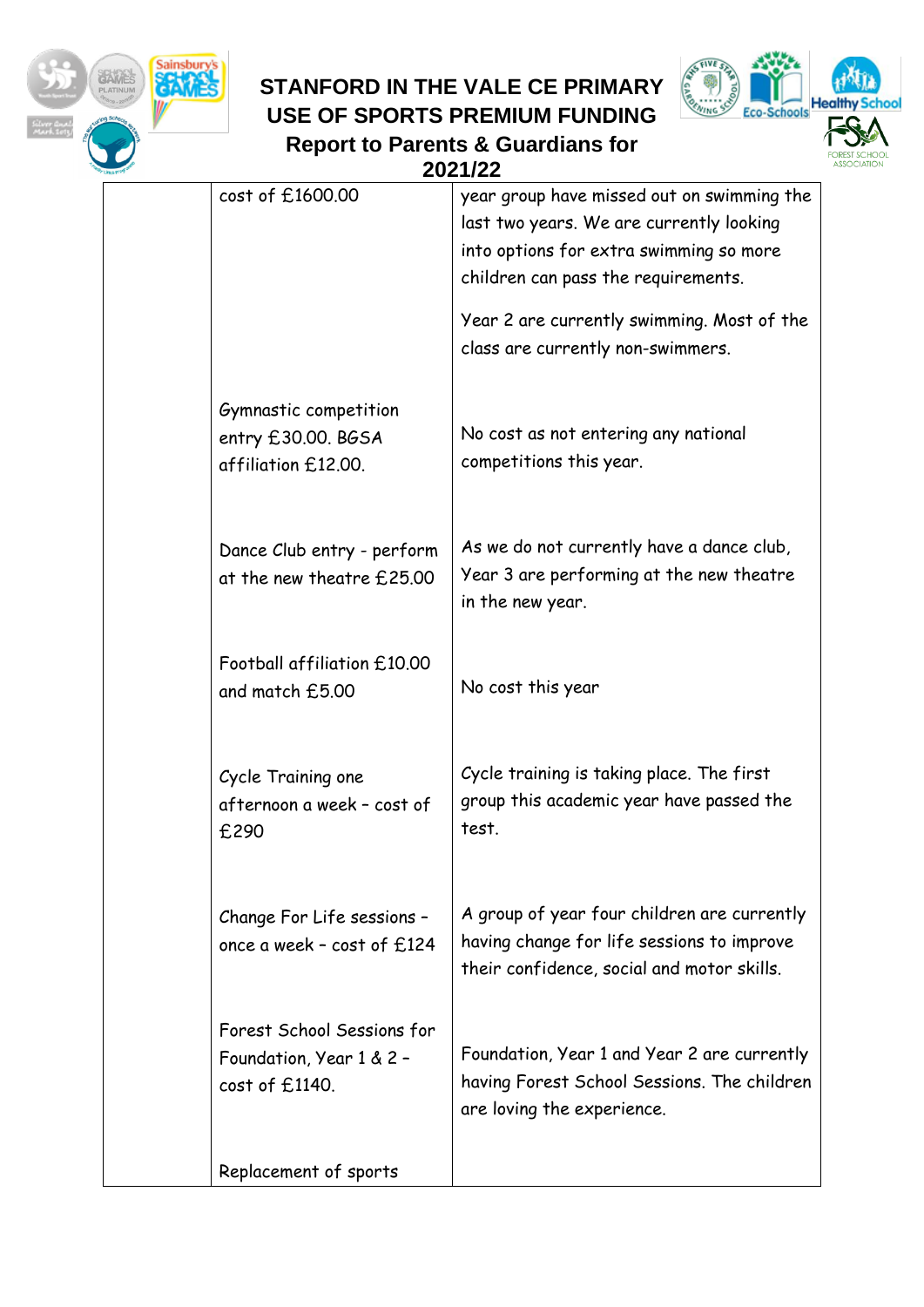

### **STANFORD IN THE VALE CE PRIMARY USE OF SPORTS PREMIUM FUNDING Report to Parents & Guardians for**



|  |                 |                                                                                                                                                          | 2021/22                                                                                                                                                                                                                                                                                                                                                                                                                                         |  |
|--|-----------------|----------------------------------------------------------------------------------------------------------------------------------------------------------|-------------------------------------------------------------------------------------------------------------------------------------------------------------------------------------------------------------------------------------------------------------------------------------------------------------------------------------------------------------------------------------------------------------------------------------------------|--|
|  |                 | equipment purchased.<br>Approx. cost £500.00                                                                                                             | We have replaced broken and lost sports<br>equipment at a cost of £467.90                                                                                                                                                                                                                                                                                                                                                                       |  |
|  |                 | Total spend for terms 1 and<br>$2 = £6980.24$ .                                                                                                          |                                                                                                                                                                                                                                                                                                                                                                                                                                                 |  |
|  | Term 3<br>and 4 | £1166.67 (Jan and Feb) and<br>£583.34 (Mar) - sports<br>professional - to support 2<br>classes for 10 weeks and<br>upskills teachers (Years 6<br>and 5). | Paul Chadwick has been team teaching with<br>the class teacher, to help build their<br>confidence in specific aspects of PE. The<br>children have developed their skills in dance<br>and gymnastics.<br>Paul has been working with sports leaders<br>to help them prepare for leadership and<br>lunchtime games. These are now up and<br>running. He has taken out a few pre match<br>teams, hockey, basketball, to help coach<br>the children. |  |
|  |                 | Subsidise some swimming<br>costs for Years 1 and 3 at<br>Faringdon Leisure Centre -<br>cost of £1600.00                                                  | Year 3 have completed their 5 weekly one<br>hour sessions. The children have all gained<br>confidence in the water and have shown<br>some progression in the short time.<br>Year 1 have completed their 5 weeks of<br>swimming. They all gained confidence I the<br>water.                                                                                                                                                                      |  |
|  |                 | Cycle Training one<br>afternoon a week - cost of<br>£290                                                                                                 | Another successful term of cycle training.<br>All children that have taken part have<br>passed the test.                                                                                                                                                                                                                                                                                                                                        |  |
|  |                 | Change For Life sessions -                                                                                                                               | A group of 6 year 4 children take part in                                                                                                                                                                                                                                                                                                                                                                                                       |  |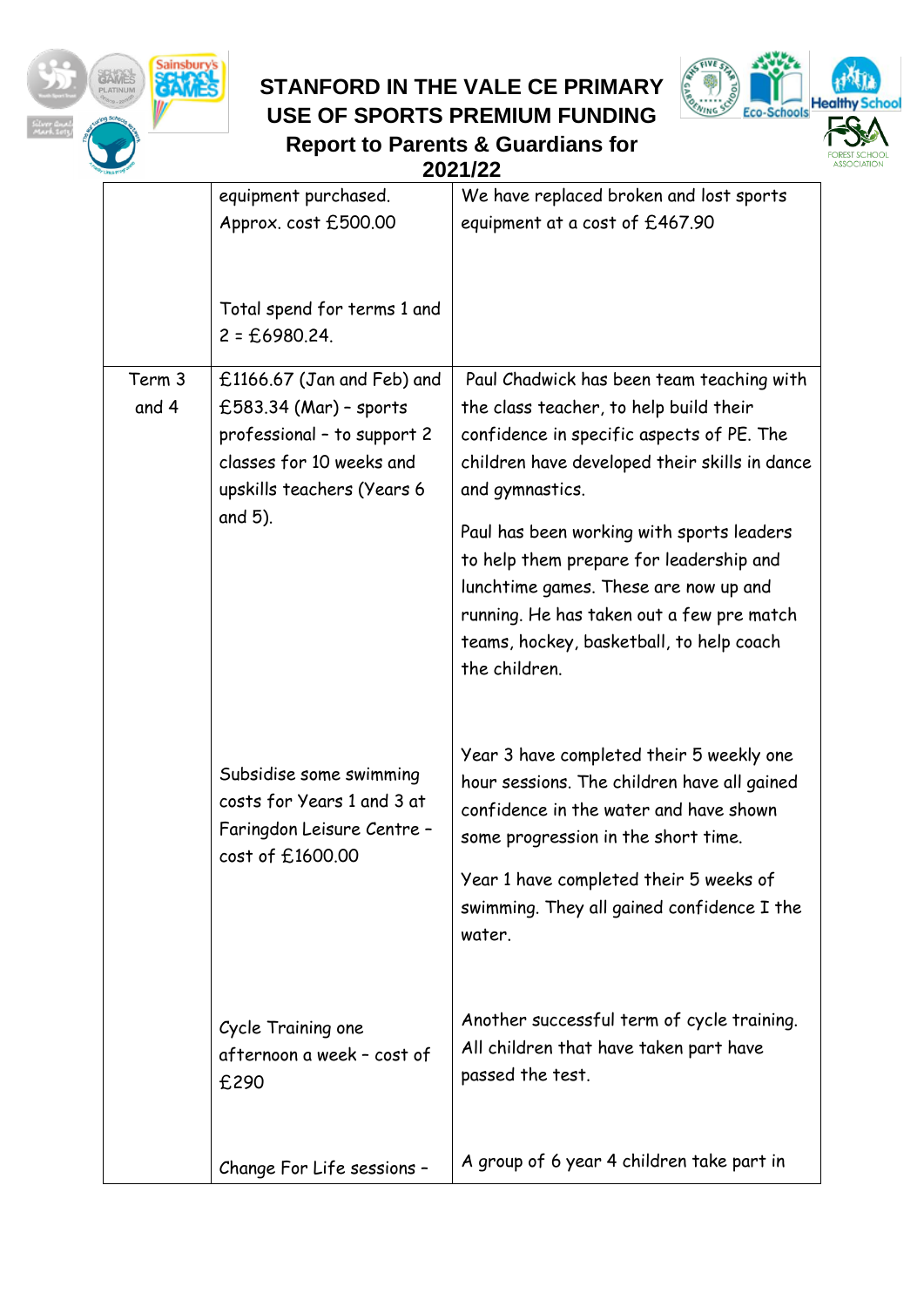

## **STANFORD IN THE VALE CE PRIMARY USE OF SPORTS PREMIUM FUNDING Report to Parents & Guardians for**



|                                                                           | 2021/22                                                                                                                                                                                                                                                                                                  |
|---------------------------------------------------------------------------|----------------------------------------------------------------------------------------------------------------------------------------------------------------------------------------------------------------------------------------------------------------------------------------------------------|
| once a week - cost of £124                                                | weekly sessions, to work on their team<br>building skills as well as focus on their fine<br>motor skills. The children have been<br>focussing on showing empathy and<br>supporting their team mates.                                                                                                     |
| Forest School Sessions for<br>Foundation, Year 1 and 2 -<br>cost of £1140 | The children have been working together on<br>woodworking skills, fairy fires, cooking,<br>planting trees, caring for the environment,<br>risky play, understanding boundaries and<br>enjoying the outdoors. The children have<br>increased their confidence through<br>exploration and problem solving. |
| Cost of playtime equipment<br>purchased - £500.00                         | Spent £183.19 so far                                                                                                                                                                                                                                                                                     |
|                                                                           | The Girls football team have taken part in<br>two matches and the Boys football team in<br>one match so far.                                                                                                                                                                                             |
|                                                                           | Some children from year 5 and 6 competed<br>in a basketball tournament. They reached<br>the final and came in second place.                                                                                                                                                                              |
|                                                                           | Year 3 performed a dance at the<br>Oxfordshire dance festival and were<br>fantastic.                                                                                                                                                                                                                     |
|                                                                           | A group of year 4 girls competed in the<br>Boccia county finals. They won 2 and lost 2.                                                                                                                                                                                                                  |
|                                                                           | Some year 5s competed in the Oxfordshire<br>hockey tournament and showed<br>perseverance, determination and excellent                                                                                                                                                                                    |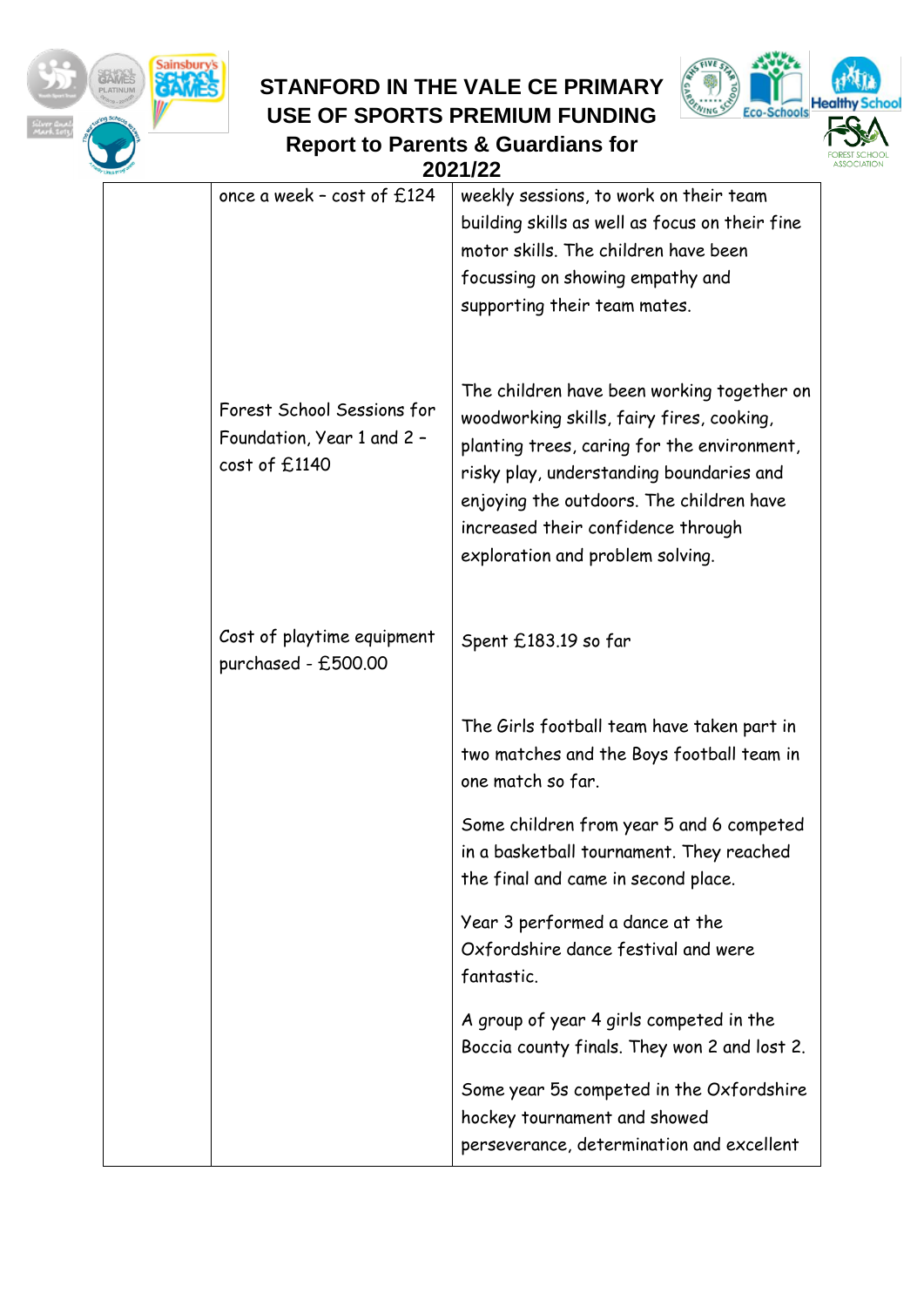

### **STANFORD IN THE VALE CE PRIMARY USE OF SPORTS PREMIUM FUNDING**

**Report to Parents & Guardians for** 



|  |                 | 2021/22                                                                                                                                                                |                                                                                                                                                                          |  |
|--|-----------------|------------------------------------------------------------------------------------------------------------------------------------------------------------------------|--------------------------------------------------------------------------------------------------------------------------------------------------------------------------|--|
|  |                 |                                                                                                                                                                        | teamwork.                                                                                                                                                                |  |
|  |                 | Total spend for terms 3 and<br>4 - £5087.20                                                                                                                            |                                                                                                                                                                          |  |
|  | Term 5<br>and 6 | $£1166.67$ (April and May)<br>and £1166.67 (June and<br>July) - sports professional -<br>to support 2 classes for 10<br>weeks and upskills teachers<br>(Years 1 and 2) |                                                                                                                                                                          |  |
|  |                 | Subsidise some swimming<br>costs for Years 4 and 5 at<br>Faringdon Leisure Centre -<br>cost of £1600.00                                                                | Year 5 have completed their 5 weekly one<br>hour sessions. The children have all gained<br>confidence in the water and have shown<br>some progression in the short time. |  |
|  |                 | Cycle Training one<br>afternoon a week - cost of<br>£290                                                                                                               |                                                                                                                                                                          |  |
|  |                 | Change For Life sessions -<br>once a week - cost of £124                                                                                                               |                                                                                                                                                                          |  |
|  |                 | Cheerleading company in<br>during sports week £150                                                                                                                     |                                                                                                                                                                          |  |
|  |                 | Dance classes for each<br>class during sports week -<br>no charge                                                                                                      |                                                                                                                                                                          |  |
|  |                 | TA sports stars - Sports<br>around the world-no charge                                                                                                                 |                                                                                                                                                                          |  |
|  |                 | Forest School Sessions for<br>Foundation, Year 1 and 2 -                                                                                                               |                                                                                                                                                                          |  |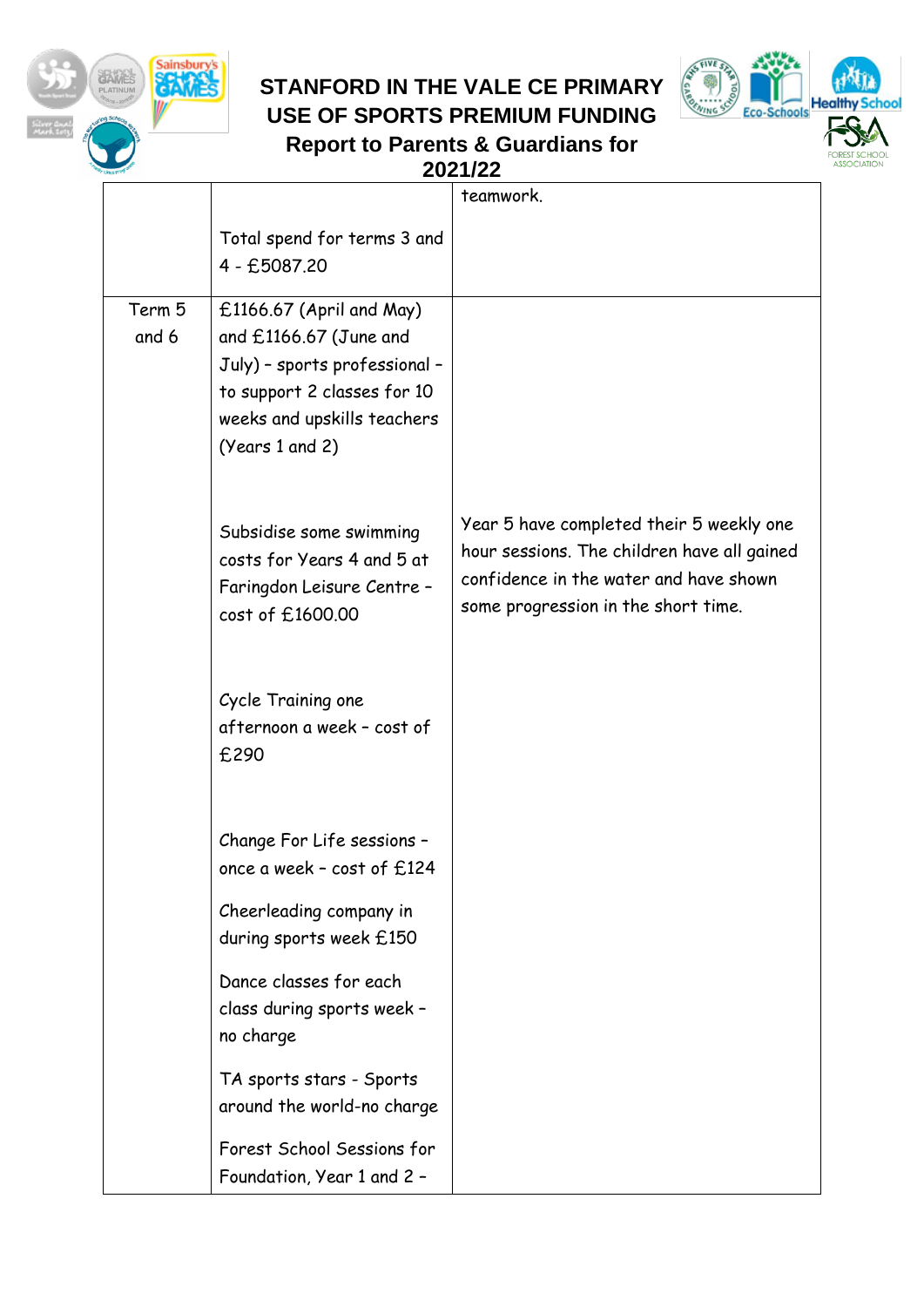

Sainsbury's<br>SCAMES

涂粉



|                                                                                                                            | 2021/22                                                                                                                                                                                                                                                            |
|----------------------------------------------------------------------------------------------------------------------------|--------------------------------------------------------------------------------------------------------------------------------------------------------------------------------------------------------------------------------------------------------------------|
| cost of £1140                                                                                                              |                                                                                                                                                                                                                                                                    |
| Top Up Year 6 swimming<br>and Foundation taster<br>swimming cost of £1280                                                  | Foundation Class enjoyed their swimming<br>their taster swimming sessions. They all<br>confidently got in the water and had a go.                                                                                                                                  |
| Chance to shine Cricket<br>Working with Year 3 and 6<br>for $5 \times 1$ hour sessions, plus<br>£180 for After school club |                                                                                                                                                                                                                                                                    |
| Crawlgates - versatile<br>tunnels that can be used in<br>sports day and other<br>athletic activities. £167.98              | KS1 Quadkids The children took part in a                                                                                                                                                                                                                           |
| Total spend for terms 5 and<br>$6 - £7265.32$                                                                              | number of events. They all did exceptionally<br>well and encouraged each other brilliantly.                                                                                                                                                                        |
|                                                                                                                            | KS2 Quadkids 20 children competed<br>against 70 other children, they all took part<br>in 4 events - standing long jump, throwing<br>the Vortex Howler, a sprint and a long<br>distance run. The children demonstrated<br>great teamwork and excellent attitudes.   |
|                                                                                                                            | Wantage Cricket Tournament The girls<br>played two other schools - St Amands and<br>Wantage. The girls won one game and lost<br>another. Meaning the girls team came<br>second overall.                                                                            |
|                                                                                                                            | The boys team played four other teams -<br>Wantage, St Amands, Stockham A and<br>Stockham B. The team played superbly,<br>winning their first three games. The team<br>lost their final game against St Amands.<br>This meant the team finished second<br>overall. |
|                                                                                                                            | Year 3/4 Tennis The children played a<br>number of games against other schools.                                                                                                                                                                                    |